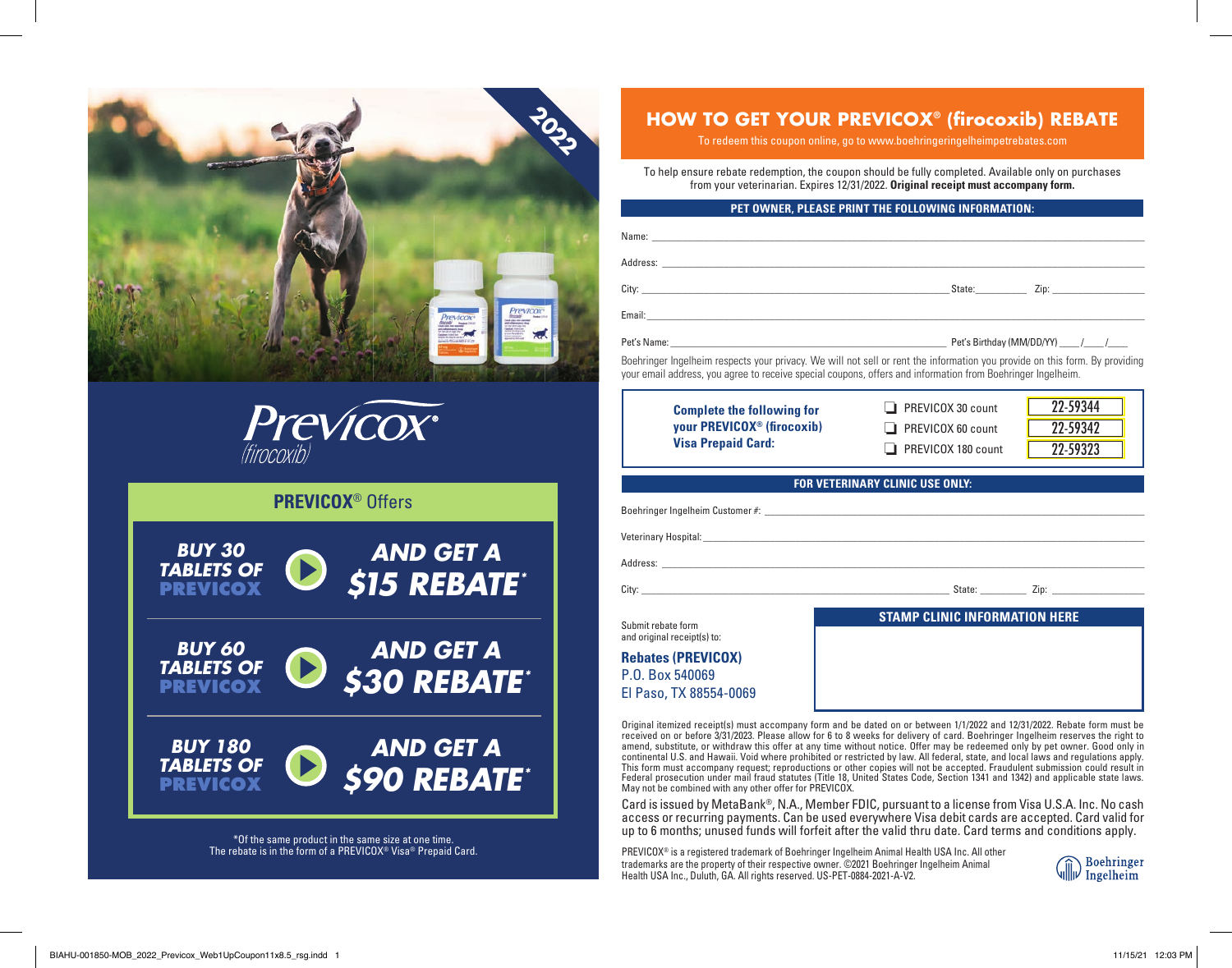|                                                                                                                                            |                                                                                                                                                                                                                                                                       | <b>HOW TO GET YOUR PREVICOX® (firocoxib) REBATE</b>                                                                                                                                                                                                                                                                                                                                |  |  |
|--------------------------------------------------------------------------------------------------------------------------------------------|-----------------------------------------------------------------------------------------------------------------------------------------------------------------------------------------------------------------------------------------------------------------------|------------------------------------------------------------------------------------------------------------------------------------------------------------------------------------------------------------------------------------------------------------------------------------------------------------------------------------------------------------------------------------|--|--|
|                                                                                                                                            | To redeem this coupon online, go to www.boehringeringelheimpetrebates.com<br>To help ensure rebate redemption, the coupon should be fully completed. Available only on purchases<br>from your veterinarian. Expires 12/31/2022. Original receipt must accompany form. |                                                                                                                                                                                                                                                                                                                                                                                    |  |  |
|                                                                                                                                            |                                                                                                                                                                                                                                                                       | PET OWNER, PLEASE PRINT THE FOLLOWING INFORMATION:                                                                                                                                                                                                                                                                                                                                 |  |  |
|                                                                                                                                            |                                                                                                                                                                                                                                                                       |                                                                                                                                                                                                                                                                                                                                                                                    |  |  |
|                                                                                                                                            |                                                                                                                                                                                                                                                                       |                                                                                                                                                                                                                                                                                                                                                                                    |  |  |
|                                                                                                                                            |                                                                                                                                                                                                                                                                       | Boehringer Ingelheim respects your privacy. We will not sell or rent the information you provide on this form. By providing your email<br>address, you agree to receive special coupons, offers and information from Boehringer I                                                                                                                                                  |  |  |
|                                                                                                                                            |                                                                                                                                                                                                                                                                       |                                                                                                                                                                                                                                                                                                                                                                                    |  |  |
|                                                                                                                                            | <b>Complete the following for</b><br>your PREVICOX <sup>®</sup> (firocoxib)<br><b>Visa Prepaid Card:</b>                                                                                                                                                              | 22-60310<br>$\Box$ PREVICOX 30 count<br>22-60309<br>$\Box$ PREVICOX 60 count<br>22-60308<br>$\Box$ PREVICOX 180 count                                                                                                                                                                                                                                                              |  |  |
|                                                                                                                                            |                                                                                                                                                                                                                                                                       |                                                                                                                                                                                                                                                                                                                                                                                    |  |  |
| <i>Previcox</i> <sup>®</sup>                                                                                                               |                                                                                                                                                                                                                                                                       | FOR VETERINARY CLINIC USE ONLY:                                                                                                                                                                                                                                                                                                                                                    |  |  |
|                                                                                                                                            |                                                                                                                                                                                                                                                                       |                                                                                                                                                                                                                                                                                                                                                                                    |  |  |
| <b>PREVICOX<sup>®</sup></b> Offers                                                                                                         |                                                                                                                                                                                                                                                                       |                                                                                                                                                                                                                                                                                                                                                                                    |  |  |
| <b>BUY 30</b>                                                                                                                              |                                                                                                                                                                                                                                                                       |                                                                                                                                                                                                                                                                                                                                                                                    |  |  |
| <b>AND GET A</b><br><b>TABLETS OF</b>                                                                                                      | Submit rebate form and original receipt(s) to:                                                                                                                                                                                                                        | <b>STAMP CLINIC INFORMATION HERE</b>                                                                                                                                                                                                                                                                                                                                               |  |  |
| \$15 REBATE*<br><b>PREVICOX</b>                                                                                                            | <b>Rebates (PREVICOX)</b><br>P.O. Box 540069                                                                                                                                                                                                                          |                                                                                                                                                                                                                                                                                                                                                                                    |  |  |
| <b>BUY 60</b><br><b>AND GET A</b>                                                                                                          | El Paso, TX 88554-0069                                                                                                                                                                                                                                                |                                                                                                                                                                                                                                                                                                                                                                                    |  |  |
| <b>TABLETS OF</b><br><b>\$30 REBATE*</b><br>PREVICOX                                                                                       |                                                                                                                                                                                                                                                                       | Original itemized receipt(s) must accompany form and be dated on or between 1/1/2022 and 12/31/2022. Rebate form must be received on or before 3/31/2023. Please allow for 6 to 8 weeks for delivery of card. Boehringer Ingel                                                                                                                                                     |  |  |
| <b>BUY 180</b><br><b>AND GET A</b>                                                                                                         |                                                                                                                                                                                                                                                                       |                                                                                                                                                                                                                                                                                                                                                                                    |  |  |
| <b>TABLETS OF</b><br><b>\$90 REBATE*</b><br>PREVICOX                                                                                       |                                                                                                                                                                                                                                                                       | Card is issued by MetaBank®, N.A., Member FDIC, pursuant to a license from Visa U.S.A. Inc. No cash<br>access or recurring payments. Can be used everywhere Visa debit cards are accepted. Card valid for<br>up to 6 months; unused funds will forfeit after the valid thru date. Card terms and conditions apply.                                                                 |  |  |
|                                                                                                                                            |                                                                                                                                                                                                                                                                       |                                                                                                                                                                                                                                                                                                                                                                                    |  |  |
| <i>*Of the same product in the same size at one time.</i><br>The rebate is in the form of a PREVICOX® Visa® Prepaid Card.                  | PREVICOX® is a registered trademark of Boehringer Ingelheim Animal Health USA Inc. All other<br>trademarks are the property of their respective owner. @2021 Boehringer Ingelheim Animal Health<br>USA Inc., Duluth, GA. All rights reserved. US-PET-0884-2021-B-V2.  | Boehringer<br>Ingelheim                                                                                                                                                                                                                                                                                                                                                            |  |  |
|                                                                                                                                            |                                                                                                                                                                                                                                                                       |                                                                                                                                                                                                                                                                                                                                                                                    |  |  |
|                                                                                                                                            |                                                                                                                                                                                                                                                                       | <b>HOW TO GET YOUR PREVICOX® (firocoxib) REBATE</b><br>To redeem this coupon online, go to www.boehringeringelheimpetrebates.com<br>To help ensure rebate redemption, the coupon should be fully completed. Available only on purchases<br>from your veterinarian. Expires 12/31/2022. Original receipt must accompany form.<br>PET OWNER, PLEASE PRINT THE FOLLOWING INFORMATION: |  |  |
|                                                                                                                                            | Name:                                                                                                                                                                                                                                                                 |                                                                                                                                                                                                                                                                                                                                                                                    |  |  |
|                                                                                                                                            | Address:                                                                                                                                                                                                                                                              | $S$ tate: $\qquad \qquad$<br>$\mathsf{Zip:}\qquad \qquad \qquad \qquad \qquad \qquad \qquad$                                                                                                                                                                                                                                                                                       |  |  |
|                                                                                                                                            | Pet's Name:                                                                                                                                                                                                                                                           | Pet's Birthday (MM/DD/YY) ____/ ____/                                                                                                                                                                                                                                                                                                                                              |  |  |
|                                                                                                                                            | address, you agree to receive special coupons, offers and information from Boehringer Ingelheim.                                                                                                                                                                      | Boehringer Ingelheim respects your privacy. We will not sell or rent the information you provide on this form. By providing your email                                                                                                                                                                                                                                             |  |  |
|                                                                                                                                            |                                                                                                                                                                                                                                                                       | 22-60310                                                                                                                                                                                                                                                                                                                                                                           |  |  |
|                                                                                                                                            | <b>Complete the following for</b><br>your PREVICOX <sup>®</sup> (firocoxib)                                                                                                                                                                                           | PREVICOX 30 count                                                                                                                                                                                                                                                                                                                                                                  |  |  |
|                                                                                                                                            | <b>Visa Prepaid Card:</b>                                                                                                                                                                                                                                             | 22-60309<br>$\Box$ PREVICOX 60 count                                                                                                                                                                                                                                                                                                                                               |  |  |
|                                                                                                                                            |                                                                                                                                                                                                                                                                       | 22-60308<br>$\Box$ PREVICOX 180 count                                                                                                                                                                                                                                                                                                                                              |  |  |
| <i>Previcox</i> <sup>®</sup>                                                                                                               |                                                                                                                                                                                                                                                                       | FOR VETERINARY CLINIC USE ONLY:                                                                                                                                                                                                                                                                                                                                                    |  |  |
| tirocoxibi                                                                                                                                 |                                                                                                                                                                                                                                                                       |                                                                                                                                                                                                                                                                                                                                                                                    |  |  |
| <b>PREVICOX<sup>®</sup></b> Offers                                                                                                         |                                                                                                                                                                                                                                                                       | Veterinary Hospital: University of the Community of the Community of the Community of the Community of the Community of the Community of the Community of the Community of the Community of the Community of the Community of                                                                                                                                                      |  |  |
|                                                                                                                                            |                                                                                                                                                                                                                                                                       |                                                                                                                                                                                                                                                                                                                                                                                    |  |  |
| <b>BUY 30</b><br><b>AND GET A</b><br><b>TABLETS OF</b>                                                                                     | Submit rebate form and original receipt(s) to:                                                                                                                                                                                                                        | <b>STAMP CLINIC INFORMATION HERE</b>                                                                                                                                                                                                                                                                                                                                               |  |  |
| \$15 REBATE*<br>PREVICOX                                                                                                                   | <b>Rebates (PREVICOX)</b>                                                                                                                                                                                                                                             |                                                                                                                                                                                                                                                                                                                                                                                    |  |  |
|                                                                                                                                            | P.O. Box 540069                                                                                                                                                                                                                                                       |                                                                                                                                                                                                                                                                                                                                                                                    |  |  |
| <b>BUY 60</b><br><b>AND GET A</b><br><b>TABLETS OF</b><br><b>\$30 REBATE*</b><br><b>PREVICOX</b>                                           | El Paso, TX 88554-0069                                                                                                                                                                                                                                                | Original itemized receipt(s) must accompany form and be dated on or between 1/1/2022 and 12/31/2022. Rebate form must be received on or                                                                                                                                                                                                                                            |  |  |
|                                                                                                                                            |                                                                                                                                                                                                                                                                       | before 3/31/2023. Please allow for 6 to 8 weeks for delivery of card. Boehringer Ingelheim reserves the right to amend, substitute, or withdraw<br>before 3/31/2023. Please allow for 6 to 8 weeks for delivery of card. Boehring                                                                                                                                                  |  |  |
| <b>BUY 180</b><br><b>AND GET A</b><br><b>TABLETS OF</b><br>\$90 REBATE*<br><b>PREVICOX</b>                                                 | 1341 and 1342) and applicable state laws. May not be combined with any other offer for PREVICOX.                                                                                                                                                                      | Card is issued by MetaBank®, N.A., Member FDIC, pursuant to a license from Visa U.S.A. Inc. No cash access or recurring payments. Can be used everywhere Visa debit cards are accepted. Card valid for<br>up to 6 months; unused funds will forfeit after the valid thru date. Card terms and conditions apply.                                                                    |  |  |
| *Of the same product in the same size at one time.<br>The rebate is in the form of a PREVICOX <sup>®</sup> Visa <sup>®</sup> Prepaid Card. | PREVICOX® is a registered trademark of Boehringer Ingelheim Animal Health USA Inc. All other<br>trademarks are the property of their respective owner. ©2021 Boehringer Ingelheim Animal Health<br>USA Inc., Duluth, GA. All rights reserved. US-PET-0884-2021-B-V2.  | <b>Boehringer</b><br>$\sqrt{\ \cdot\ }$ Ingelheim                                                                                                                                                                                                                                                                                                                                  |  |  |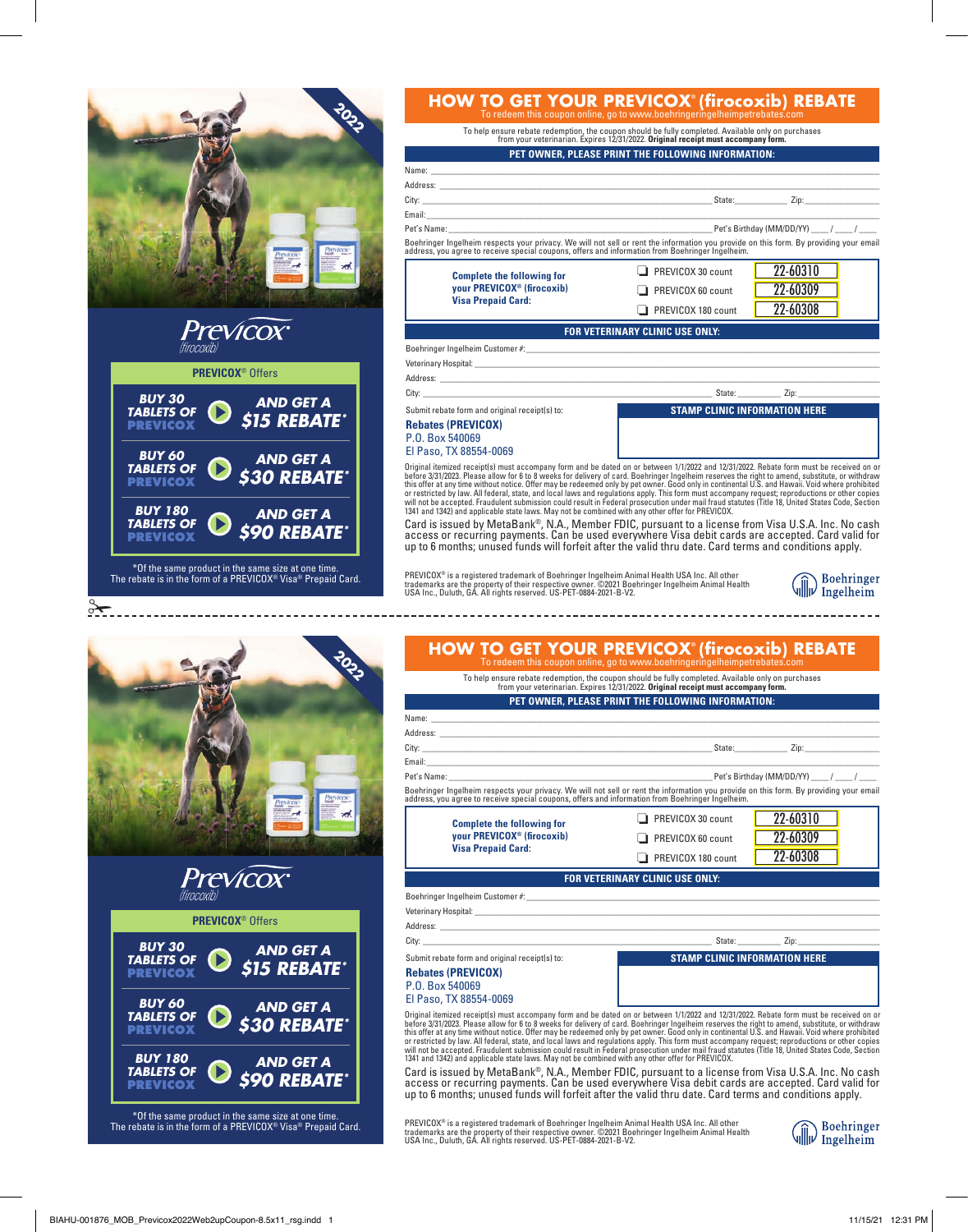



# **PREVICOX**® Offers











*BUY 180 TABLETS OF* **PREVICOX**



\*Of the same product in the same size at one time. The rebate is in the form of a PREVICOX® Visa® Prepaid Card.